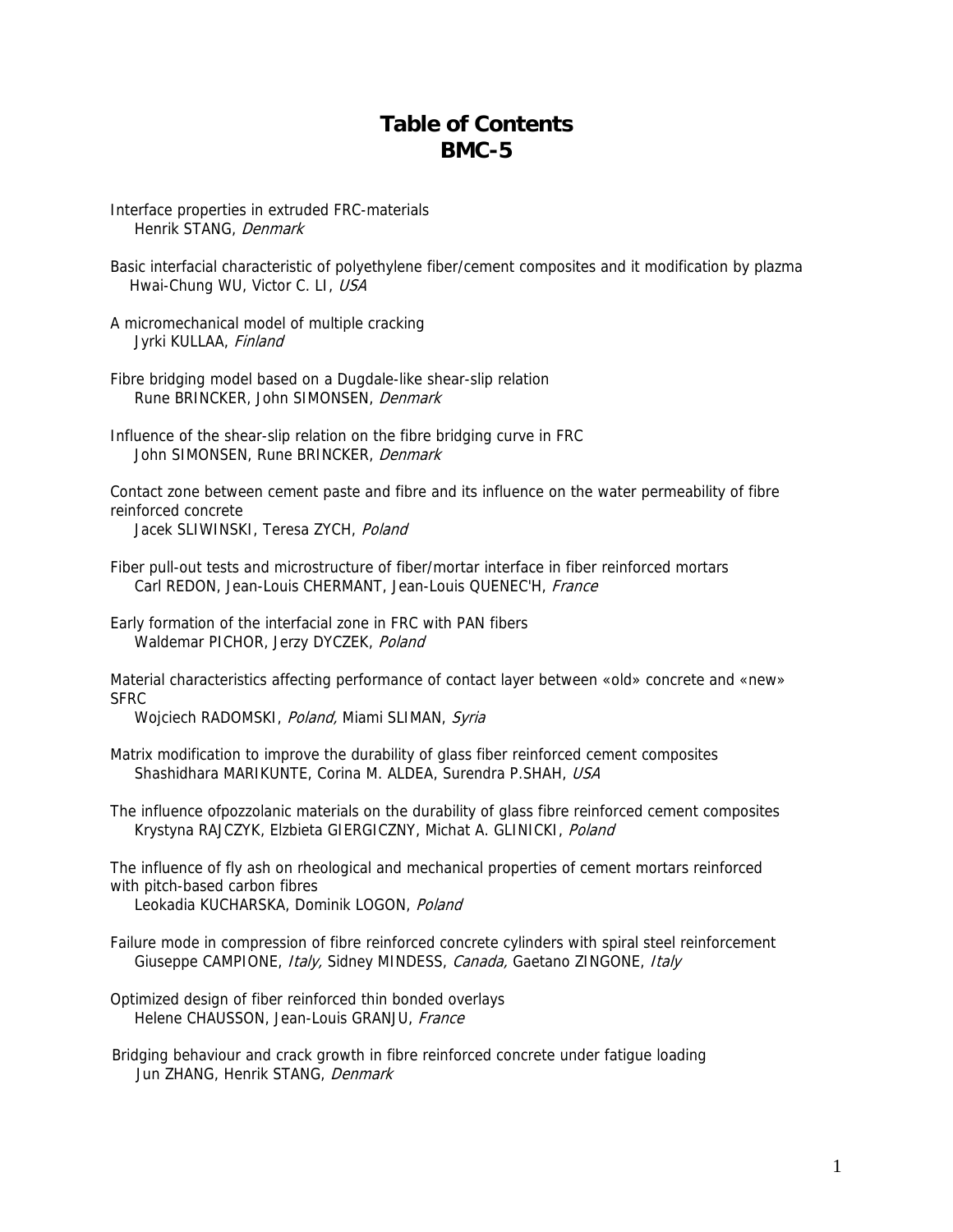Material variability in fiber reinforced concrete: nature and consequences Denys BREYSSE, France, Ahmed ATTAR, Algeria

Strains of steel fibre reinforced concrete under a long-term load Marian ABRAMOWICZ, Poland, Jiri KRATKY, Karel TRTiK, Jan VODICKA, Czech Republic

The FRCs reinforced by combination of steel and polypropylene fibres Karel TRTiK, Jan VODICKA, Czech Republic

Properties of concrete reinforced with recycled carpet waste fibers Youjiang WANG, USA

Mechanical response of angle ply cement based composites Andrew PIVACEK, Garrett J. HAUPT, Barzin MOBASHER, USA

Influence ofmicrostructure and fracture on the transport properties in cement-based materials Sanjay S. JAISWAL, Takeru IGUSA, Trish STYER, Alan KARR, Surendra P. SHAH, USA

Damage evolution due to stress release in cement-based building materials Piet STROEVEN, The Netherlands

Fracture mechanical and fractological investigations on normal and high-strength concrete Viktor MECHTCHERINE, Harald S. MUELLER, Germany

The role of crack deflection in toughening of cement-based materials Anne B. ABELL, David A. LANGE, USA

Aggregate shape and fracture energy of concrete Jerzy M. BRZEZICKI, Janusz KASPERKIEWICZ, Poland

Global characterization of damage evolution in cementitious composites in direct compression Dik H. DALHUISEN, Piet STROEVEN, The Netherlands, Andrzej T. MOCZKO, Poland

Influence of the aggregate content on mechanical properties of sandcrete Alain DENIS, Denys BREYSSE, France

Tensile testing and modelling of concrete under high loading rates Ahmed BRARA, Algeria, Janusz R. KLEPACZKO, France, Leopold KRUSZKA, Poland

Characterization of the macro-porosity of concrete using an automatic image analysis Carl REDON, Liliane CHERMANT, Jean-Louis CHERMANT, Jean-Louis QUENEC'H, France

Fracture mechanics of aggregate-paste interface Vlastimil BILEK, Zbynek KERSNER, Pavel SCHMID, Czech Republic

Computer-simulation approach to the ITZ effect of fine particle additions Martijn STROEVEN, Piet STROEVEN, The Netherlands

Structure and performance of porous concrete Anne BEELDENS, Dionys Van GEMERT, Etienne De VINNE, Benny De BLAERE, Chris CAESTECKER, Marc Van MESSEM, Belgium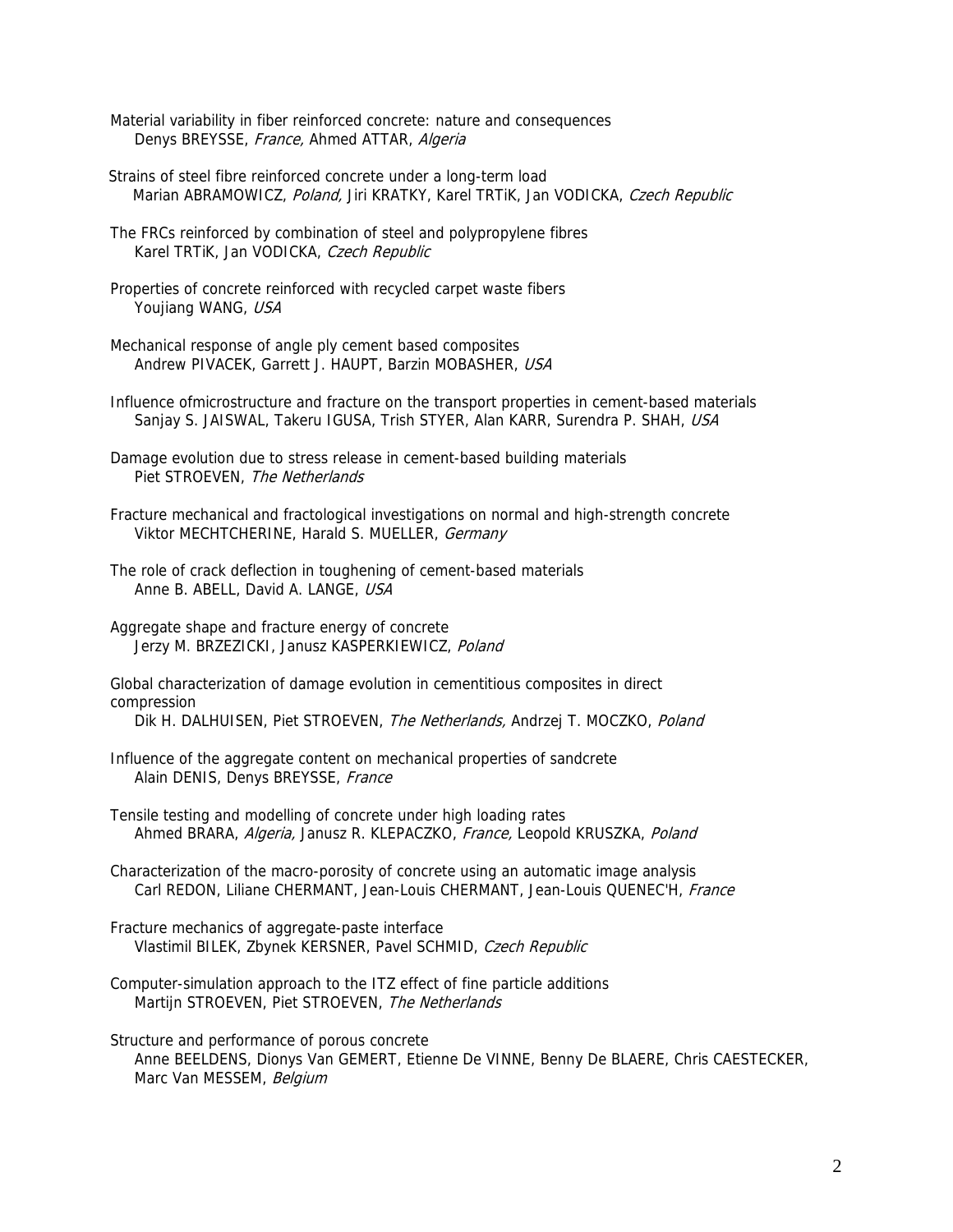- Concrete behaviour under uniaxial tension: effect of casting and drying conditions Marcel R.A. Van VLIET, Jan G.M. Van MIER, The Netherlands
- Modelling of concrete cracking induced by steel corrosion Christopher K.Y. LEUNG, USA.
- Strength development of high performance concrete in massive structure Maria KASZYNSKA, Poland
- Development of microcracks in hardened cement paste Marek PETRI, Poland
- A direct tension test for obtaining tension softening curves of unnotched concrete specimens Hideo KOIDE, Hiroshi AKITA, Masanao TOMON, Japan
- On fracture of brittle matrix composites: compression along parallel interracial cracks Igor A. GUZ, Ukraine
- Klaus P. HERRMANN, *Germany,* Victor G. OSHMYAN, Russia Regularities of fracture ofelastomeric inclusions in a paniculate filled brittle matrix composite
- Brittle fracture of compressed short composite bars Zbigniew KOWAL, Leszek TRABSKI, Poland
- Modelling and analysis of varying correlation between properties of brittle matrix composites Tatiana V. LYASHENKO, Vitaly A. VOZNESENSKY, Ukraine
- Strength properties of polymer-modified mortars with garnet sand Atsushi SHIRAI, Yoshihiko OHAMA, Japan
- Properties of EVA-modified mortars after long-term outdoor exposure Yoshihiko OHAMA, Katsunori DEMURA, Takeshi UCHIYAMA, Japan
- Measurement of the in-plane shear strength of unidirectional composites: a review Fabrice PIERRON, Alain VAUTRJN, France
- An experimental study on the triaxial compressive properties of cement and asphalt-emulsion compositions

Mitsuru UEDA, Shingo SASAKI, Hidekazu MURATA, Sumio HAMADA, Japan

The influence of the PVA fibre reinforcement on the properties ofHAC matrix subjected to internal stresses

Wieslaw KURDOWSKI, Sylwester DUSZAK, Jerzy DYCZEK, Waldemar PICHOR, Poland

- Ceramic matrix composites: creep characteristics Jean-Louis CHERMANT, France
- Recent advances in fibrous ceramic composites Brian COX, Frank ZOK, USA
- Time-dependent failure in ceramic composites by fiber degradation and interface creep N. IYENGAR, William A. CURTIN, USA